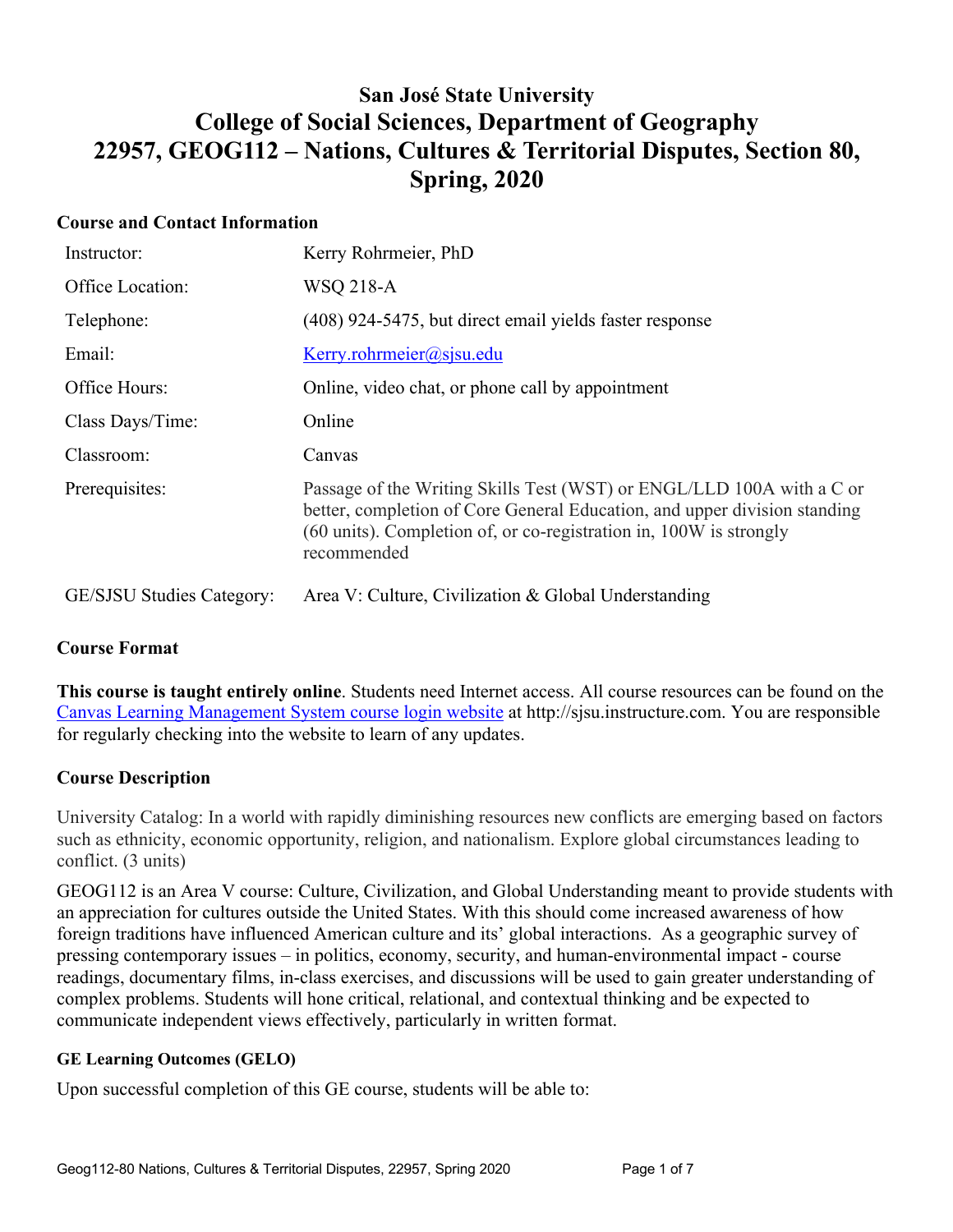• GELO 1 *Compare systematically the ideas, values, images, cultural artifacts, economic structures, technological developments, and/or attitudes of people from more than one culture outside the U.S.*

Students will demonstrate understanding through weekly written online forum responses and threaded discussions. Students will further critically compare these concepts in a written review article.

• GELO 2 *Identify the historic context of ideas and cultural traditions outside the U.S., and how they have influenced American culture.*

In addition to the weekly written online forum responses and threaded discussions, students will specifically address this in two written essays pertaining to four documentary films shown this term. Students will synthesize the breadth of their understanding in a final exam essay.

• GELO 3 *Explain how a culture outside the U.S. has changed in response to internal and external pressures.*

Students, in a small group format, will facilitate online discussions covering cultural changes and pressures beyond U.S. borders.

## **Required Texts/Readings**

#### **Textbook**

Excerpts from *Global Issues: Selections from CQ Researcher* are available for free online through MLK Library. Each chapter covered this term has been provided to you under the 'Files' tab in Canvas.

## **Course Requirements and Assignments**

SJSU classes are designed such that in order to be successful, it is expected that students will spend a minimum of forty-five hours for each unit of credit (normally three hours per unit per week), including preparing for class, participating in course activities, completing assignments, and so on.

- Active online participation is imperative to your overall grade in this online course (50% of your total grade), and so frequent discussion engagement on Canvas is expected each week. In addition to posting individual assigned content in the forums you must read through fellow classmate posts and reply to at least two classmate responses (GELO 1).
- Student groups will be tasked to lead a textbook chapter (GELO 3). This will include guiding understanding by preparing supporting slides to annotate assigned reading along with providing additional supplementary materials to enhance said content. Once the online discussion forum goes live student groups are responsible for not just adding individual prompt responses, but also to moderate all classmate posts. This includes prompt reply with follow-up commentary and facilitating further questioning and critical thought on the content. At the end of the discussion period the student group will submit a summarized response recap to the instructor. All students within a group earn the same grade.
- Links to four documentary films will be posted during this course. Two times during the term you are to demonstrate in writing how you have thought critically about narratives or images seen on the film from a global geography/social sciences point of view (GELO 2). Each essay must be three typed pages (doublespaced, 12-point Times New Roman font, with 1" margins on all sides) summarizing new facts gained along with thought-provoking critique. Film essays must include a total word count noted at the end [750 words minimum].
- A Review Article is a concise paper usually written by an editor that summarizes, compares, and contrasts all recent findings on a specific topic or theme. Create a 500-word review article,  $+$  or  $-$  25 words, tying together any two textbook chapters (GELO 1). Your article must be one typed page (single-spaced, 12-point times new roman font with no more than 1" margins on all sides).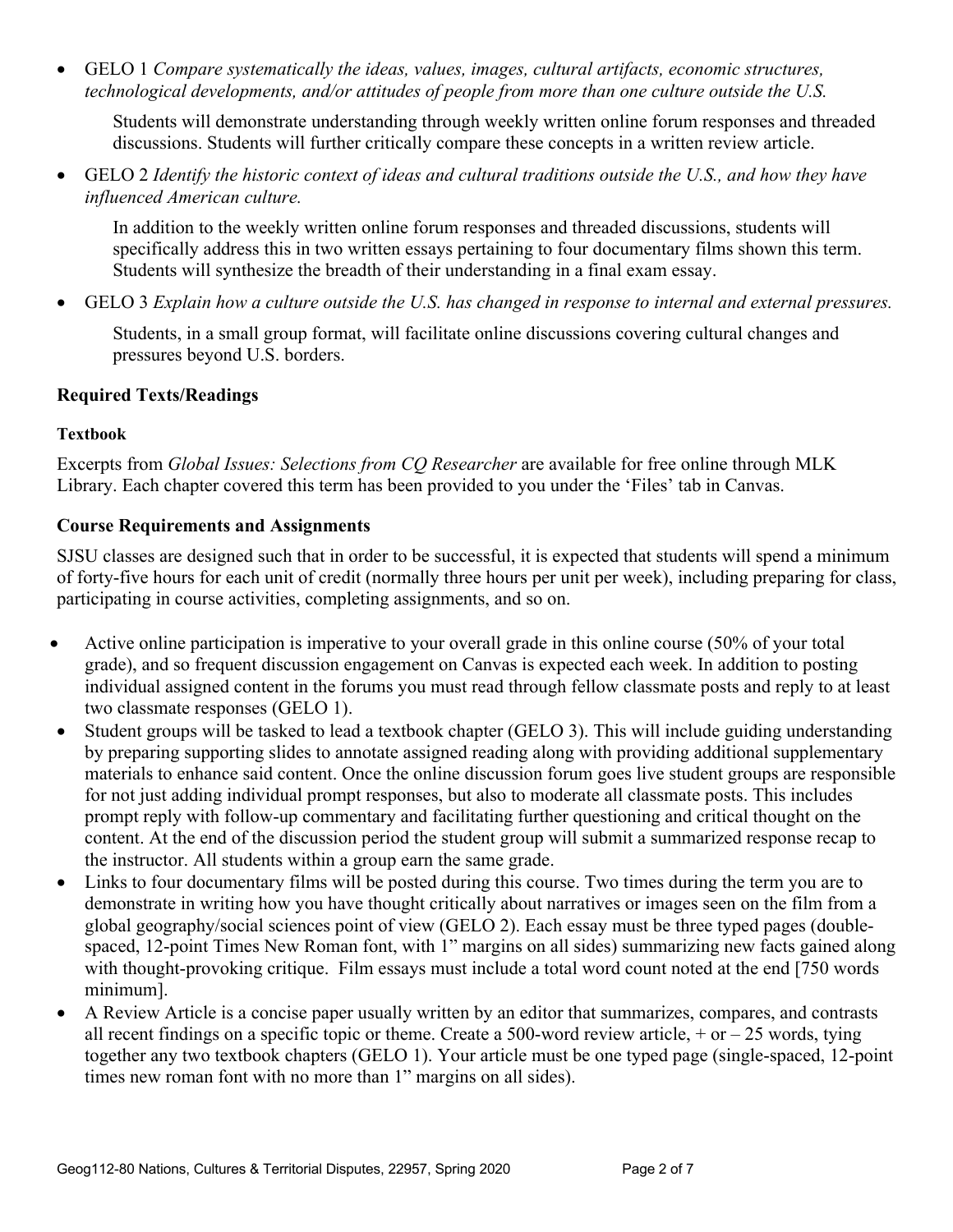#### **Final Examination**

The final exam is a single essay prompt. You must clearly support and defend in a written essay what you have gained from this course and how this information might apply to your postgraduate goals (GELO 2). Cite specific examples in your essay to support your argument.

#### **Grading Information**

Success in this course is based on the expectation that students will spend, for each unit of credit, a minimum of 45 hours over the length of the course (normally three hours per unit per week) for instruction, preparation/studying, or course related activities.

|                                    | <b>Points Possible</b> |
|------------------------------------|------------------------|
| Participation in Discussion Forums | 500                    |
| <b>Student Group Chapter</b>       | 100                    |
| Film Essay 1                       | 50                     |
| Film Essay 2                       | 50                     |
| <b>Review Article</b>              | 200                    |
| Final Exam                         | 100                    |
| <b>TOTAL</b>                       | 1,000                  |

#### **SCALE:**

| $A+ = 98\%$           | $A = 94-97\%$   | $A = 90-93\%$              |
|-----------------------|-----------------|----------------------------|
| $B_{+} = 87 - 89\%$   | $B = 84 - 86\%$ | $B = 80-83\%$              |
| $C_{\pm} = 77 - 79\%$ | $C = 74 - 76\%$ | $C = 70-73\%$              |
| $D_{+} = 67 - 69\%$   | $D = 60 - 66\%$ | $D = 51 - 59\%$            |
|                       |                 | $F = \langle 50\% \rangle$ |

All students have the right, within a reasonable time, to know their academic scores, to review their gradedependent work, and to be provided with explanations for the determination of their course grades. In keeping with this policy, and to making grading responsive. All assignments are due as stated on the Course Schedule and Canvas. **Late work is not accepted.** Please save all your work until after you have checked your final course grade. Then if you have questions about your final grade, you can bring in past work, and if necessary, corrections can be made.

#### **Grading Information for GE**

Passage of the Writing Skills Test (WST) or ENGL/LLD 100A with a C or better (C‐ not accepted), and completion of Core General Education are prerequisite to all SJSU Studies courses. Completion of, or coregistration in, 100W is strongly recommended. A minimum aggregate GPA of 2.0 in GE Areas R, S, & V shall be required of all students.

## **Classroom Protocol**

- Assigned textbook readings must be completed prior to participation in the discussion forums so that facts may be cited in your responses.
- This course covers controversial and politically charged content so civility and courteousness is always expected. While we may not agree with other perspectives and opinions stated, respect is mandatory.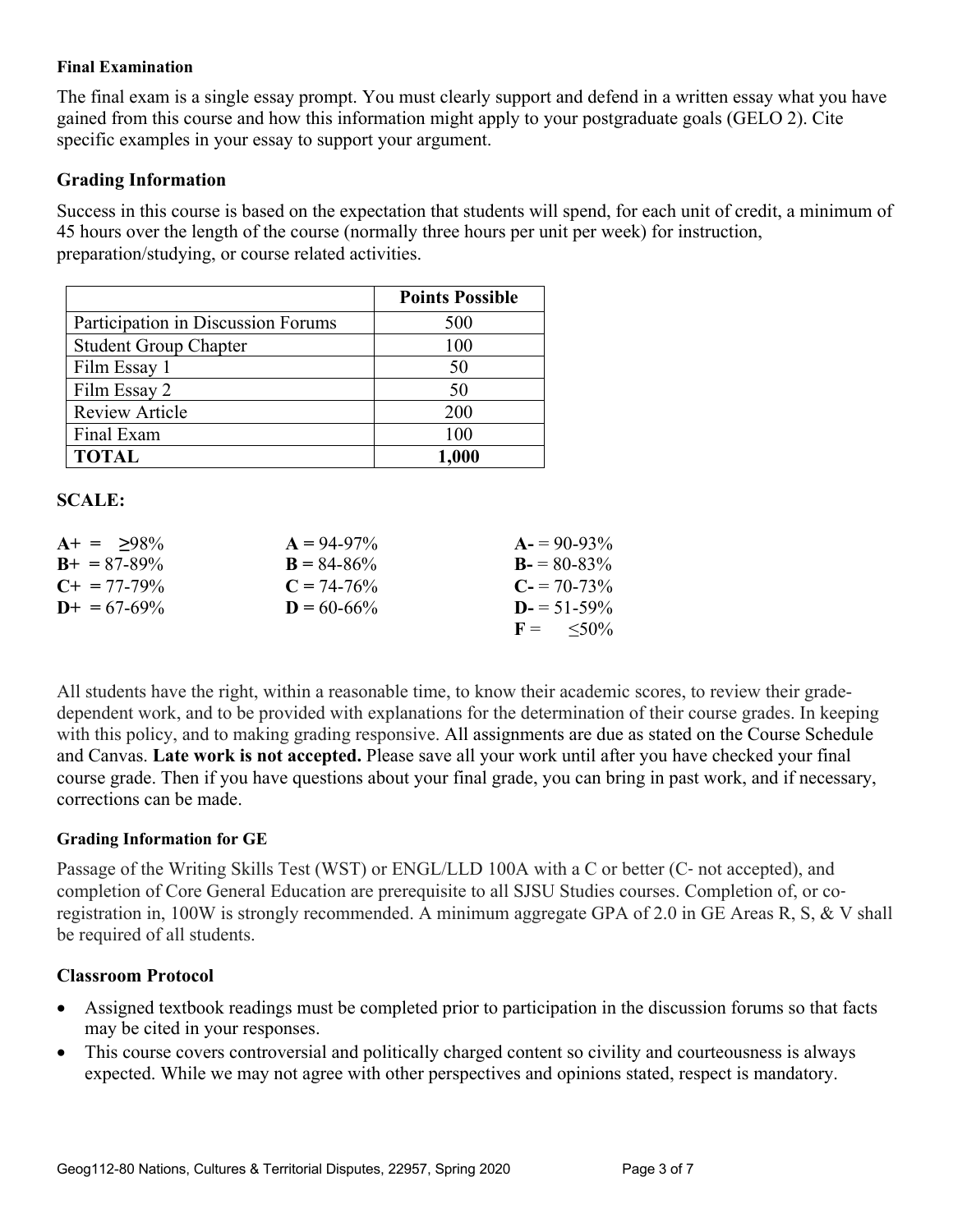# **University Policies**

Per University Policy S16-9 *(http://www.sjsu.edu/senate/docs/S16-9.pdf)*, relevant university policy concerning all courses, such as student responsibilities, academic integrity, accommodations, dropping and adding, consent for recording of class, etc. and available student services (e.g. learning assistance, counseling, and other resources) are listed on Syllabus Information web page (http://www.sjsu.edu/gup/syllabusinfo), which is hosted by the Office of Undergraduate Education. Make sure to visit this page to review and be aware of these university policies and resources.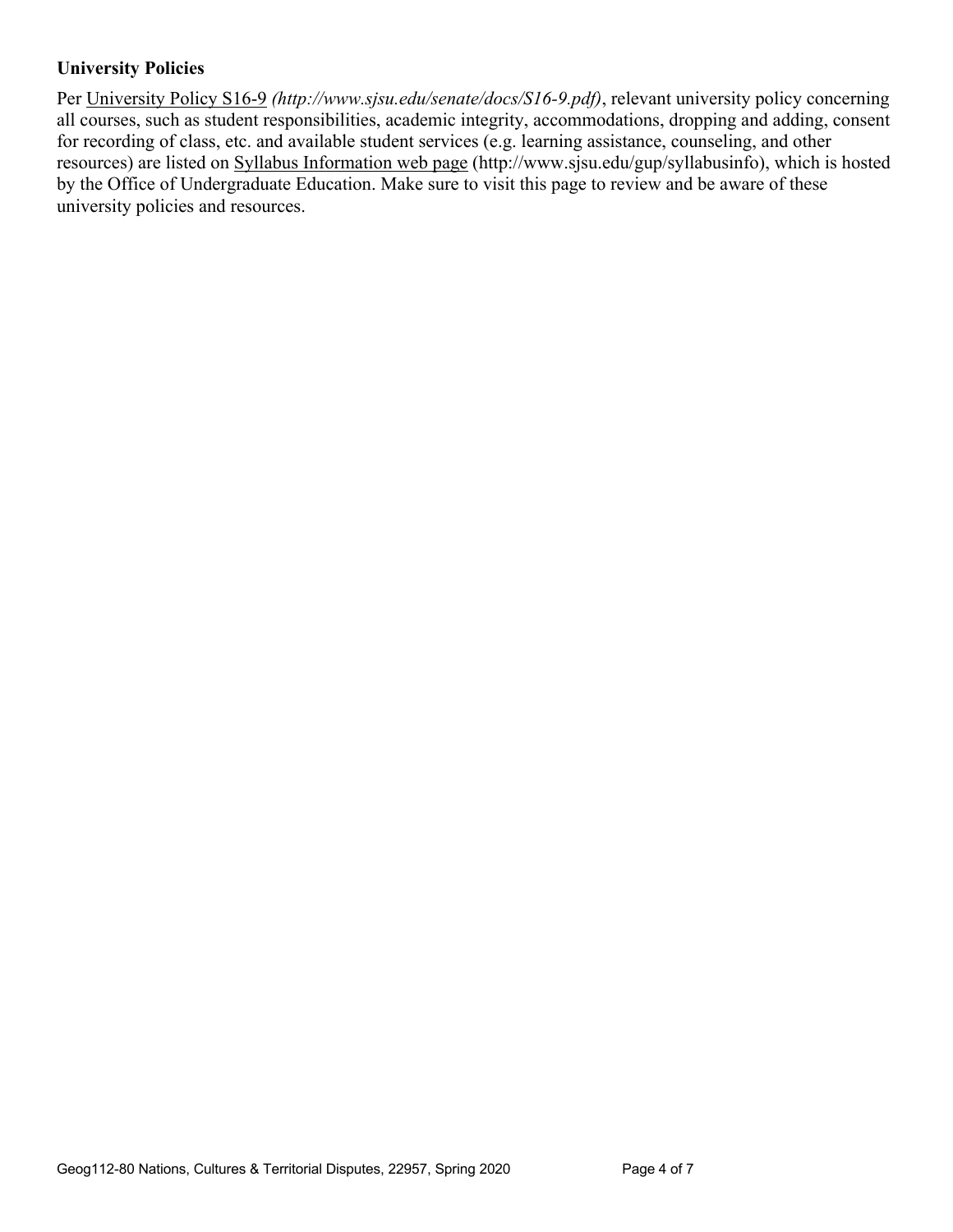# **22957 / GEOG112 – Nations, Cultures & Territorial Disputes Spring 2020, Course Schedule**

This schedule is subject to change with fair notice. Changes will be posted online under Announcements.

#### **Course Schedule**

| Week           | <b>Date</b>     | <b>Topics, Readings, Assignments, Deadlines</b>                                                                                                                                                           |  |
|----------------|-----------------|-----------------------------------------------------------------------------------------------------------------------------------------------------------------------------------------------------------|--|
| $\mathbf{1}$   | $1/21 - 1/25$   | Familiarize and introduce yourself on Canvas, meet your group, review the<br>syllabus, all assignments and due dates, locate the text chapters and background<br>materials in the Canvas 'Files' tab      |  |
| $\overline{2}$ | $1/27 - 2/1$    | THEME 1: LARGE-SCALE THREATS TO HUMANITY<br>Ch 1: Chemical & Biological Weapons                                                                                                                           |  |
| $\overline{3}$ | $2/3 - 2/8$     | Ch 16: Climate Change (Group A)<br>Film 1: <i>Chasing Ice</i> – if you choose to write on this film for one of the two<br>required film essay assignments then it is Due 2/9                              |  |
| $\overline{4}$ | $2/10 - 2/15$   | THEME 2: U.S. TRADE & GLOBALIZATION<br>Ch 15: Future of the Arctic (Group B)                                                                                                                              |  |
| 5              | $2/17 - 2/22$   | Ch 7: U.S. Trade Policy (Group C)                                                                                                                                                                         |  |
| 6              | $2/24 - 2/29$   | Ch 10: Euro Crises (Group D)                                                                                                                                                                              |  |
| $\overline{7}$ | $3/2 - 3/7$     | <b>THEME 3: BORDER ISSUES</b><br>Ch 4: Border Security (Group E)<br>Film 2: Which Way Home – if you choose to write on this film for one of the two<br>required film essay assignments then it is Due 3/8 |  |
| 8              | $3/9 - 3/14$    | Ch 2: Israeli-Palestinian Conflict (Group F)                                                                                                                                                              |  |
| 9              | $3/1 - 3/21$    | THEME 4: TURMOIL IN THE MIDDLE EAST<br>Ch 3: Iraq War - 10 Years Later (Group G)                                                                                                                          |  |
| 10             | $3/23 - 3/28$   | Ch 14: Islamic Sectarianism (Group H)                                                                                                                                                                     |  |
| 11             | $3/29 - 4/5$    | <b>SPRING BREAK</b>                                                                                                                                                                                       |  |
| 12             | $4/6 - 4/11$    | Ch 6: Unrest in the Arab World (Group I)<br>Film 3: The Square – if you choose to write on this film for one of the two<br>required film essay assignments then it is Due $4/12$                          |  |
| 13             | $4/13 - 4/18$   | THEME 5: CHINA IN A GLOBAL CONTEXT<br>Ch 12: State Capitalism (Group J)                                                                                                                                   |  |
| 14             | $4/20 - 4/25$   | Ch 13: Free Speech at Risk (Group K)<br>Film 4: Ai WeiWei: Never Sorry – if you choose to write on this film for one of<br>the two required film essay assignments then it is Due $4/26$                  |  |
| 15             | $4/27 - 5/2$    | Ch 11: China in Latin America (Group L)                                                                                                                                                                   |  |
| 16             | $5/4 - 5/9$     | THEME 6: FUTURE PROSPERITY<br>Ch 9: Booming Africa (Group M)<br>Ch 8: Millennium Development Goals (Group N)                                                                                              |  |
|                | Final Exam Week | Review Article Due 5/12<br>Final Exam Essay Due 5/14                                                                                                                                                      |  |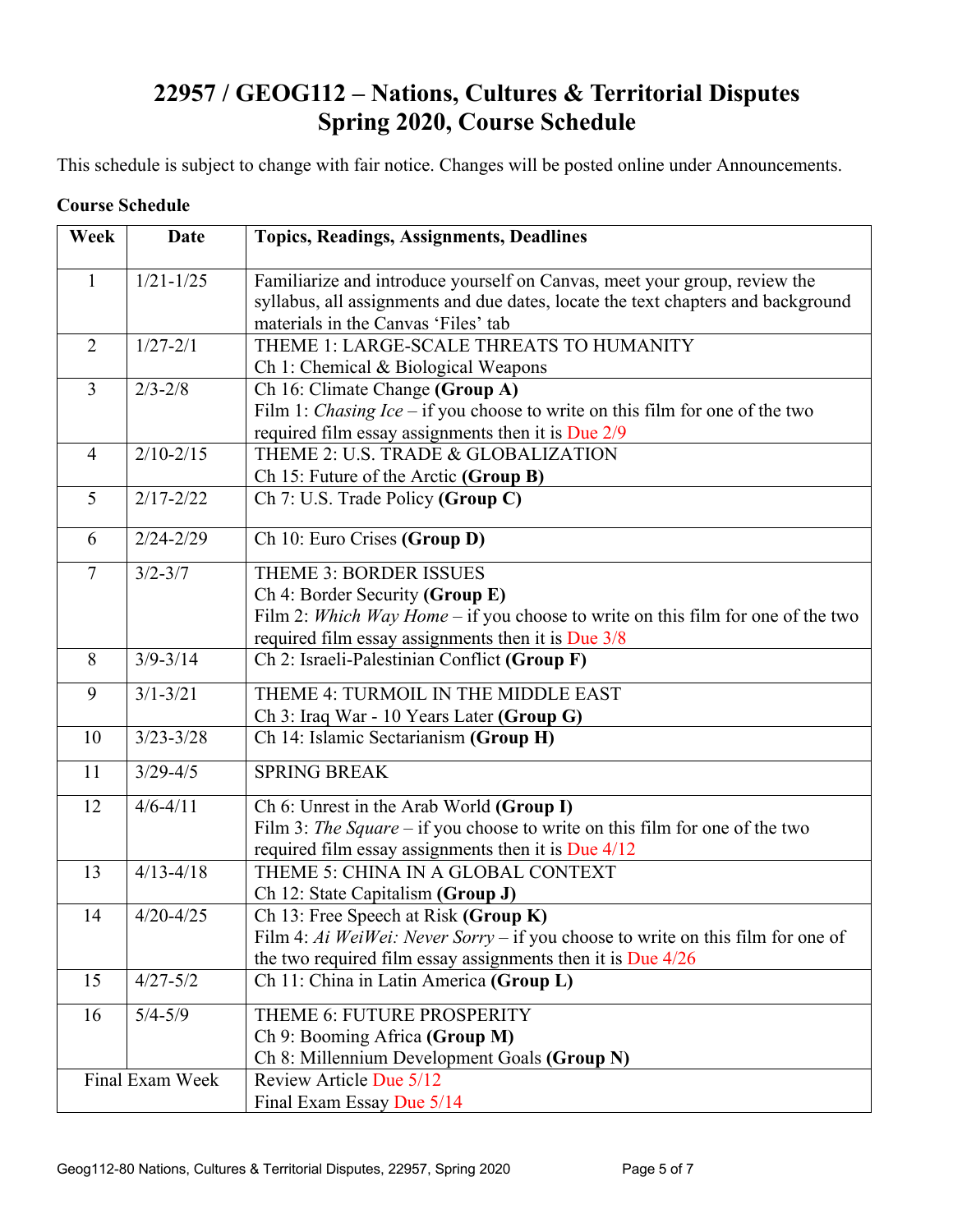## **STUDENT GROUPS**

Student groups are tasked to lead and moderate a textbook chapter. The instructor will post the discussion prompts, but each student group must reply to their classmate responses and ask follow-up questions to keep the discussion going. Prior to the actual discussion forum, the student group is required to prepare supporting slides to annotate the assigned reading along with adding any additional supplementary materials to support said content. At the end of the discussion forum period the student group will submit a summarized response recap highlighting the majority and variety of classmate responses. All students within each group will earn the same grade. The following groups have been created:

**Group A:** Min Kim, Benjamin Korkis

**Group B:** Jamie Avila, Joshua Tsai

**Group C:** Gabriella Hurtado, Kristy Lam

**Group D:** Julia Banuelos, Emerson Trout

**Group E:** Alexander Hurtado, Spencer Long

**Group F:** Jannelle Berdal, Shahrzad Rahgozar

**Group G:** Dahn Hoang, Jacqueline Maisey, Tre White

**Group H:** Isabella Bowers, Kyle Posey

**Group I:** Lillian Ho, Anh Nguyen, Xin Yao

**Group J:** Erika Cardenas, Angela Pinasco

**Group K:** Austin Gilbert, Hy Nguyen

**Group L:** Shana Chan, Niel Patel

**Group M:** Alexa Dasalla, Parsa Padidar

**Group N:** Olivia Chong, Thanh Voung